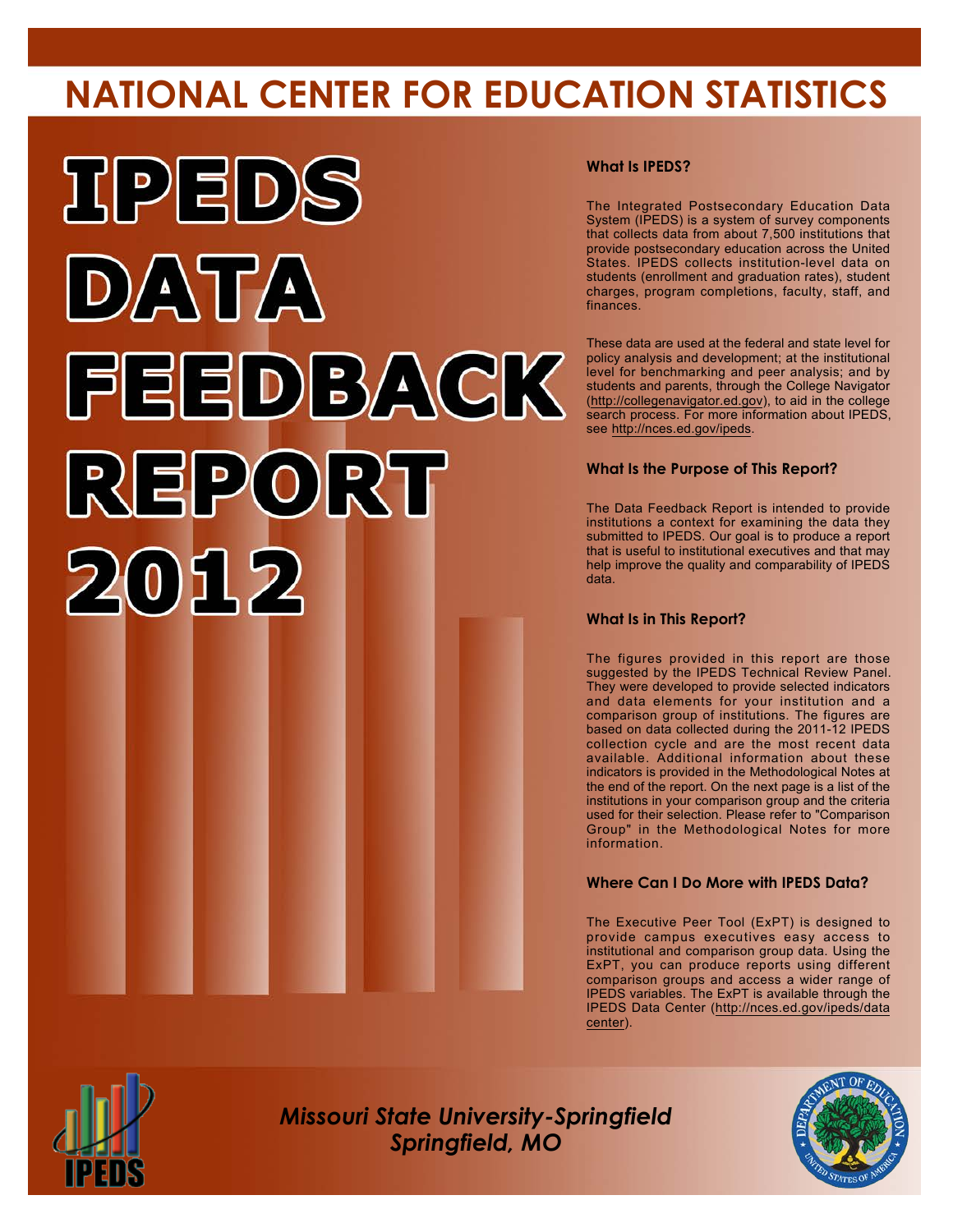## **COMPARISON GROUP**

Comparison group data are included to provide a context for interpreting your institution's statistics. If your institution did not define a Custom Comparison Group for this report by July 15, NCES selected a comparison group for you. (In this case, the characteristics used to define the comparison group appears below.) The Executive Peer Tool (ExPT)[\(http://nces.ed.gov/ipeds/datacenter/\)](http://nces.ed.gov/ipeds/datacenter/) can be used to reproduce the figures in this report using different peer groups.

The custom comparison group chosen by Missouri State University-Springfield includes the following 67 institutions:

#### Bowie State University (Bowie, MD)

- Buffalo State SUNY (Buffalo, NY)
- California State Polytechnic University-Pomona (Pomona, CA)
- ь California State University-Dominguez Hills (Carson, CA)
- California State University-Fresno (Fresno, CA)
- Cleveland State University (Cleveland, OH)
- Coppin State University (Baltimore, MD)
- CUNY College of Staten Island (Staten Island, NY)
- CUNY Medgar Evers College (Brooklyn, NY)
- DePaul University (Chicago, IL)
- Florida International University (Miami, FL)
- Harrisburg University of Science and Technology (Harrisburg, PA)
- Indiana University-Northwest (Gary, IN)
- Indiana University-Purdue University-Indianapolis (Indianapolis, IN)
- Louisiana State University Health Sciences Center-Shreveport (Shreveport, LA)
- Macon State College (Macon, GA)
- Metropolitan State University (Saint Paul, MN)
- Metropolitan State University of Denver (Denver, CO)
- Miami Dade College (Miami, FL)
- Morgan State University (Baltimore, MD)
- North Carolina Central University (Durham, NC)
- Northern Kentucky University (Highland Heights, KY)
- Old Dominion University (Norfolk, VA)
- Pace University-New York (New York, NY)
- Portland State University (Portland, OR)
- Rutgers University-Camden (Camden, NJ)
- Rutgers University-Newark (Newark, NJ)
- San Jose State University (San Jose, CA)
- Southern Illinois University Edwardsville (Edwardsville, IL)
- Syracuse University (Syracuse, NY)
- Temple University (Philadelphia, PA)
- Texas State University-San Marcos (San Marcos, TX)
- The University of Tennessee at Chattanooga (Chattanooga, TN)
- Towson University (Towson, MD)
- University of Alaska Anchorage (Anchorage, AK)
- University of Arkansas at Little Rock (Little Rock, AR)
- University of Arkansas-Fort Smith (Fort Smith, AR)
- University of Baltimore (Baltimore, MD)
- University of Central Florida (Orlando, FL)
- University of Central Oklahoma (Edmond, OK)
- University of Colorado Denver (Denver, CO)
- University of Houston (Houston, TX)
- University of Louisville (Louisville, KY)
- University of Massachusetts-Boston (Boston, MA)
- University of Michigan-Dearborn (Dearborn, MI)
- University of Missouri-Kansas City (Kansas City, MO)
- University of Missouri-St Louis (Saint Louis, MO)
- University of Nebraska at Omaha (Omaha, NE)
- University of Nevada-Las Vegas (Las Vegas, NV)
- University of New Haven (West Haven, CT)
- University of North Carolina at Charlotte (Charlotte, NC)
- University of North Carolina at Greensboro (Greensboro, NC)
- University of North Florida (Jacksonville, FL)
- University of North Texas (Denton, TX)
- University of South Carolina-Upstate (Spartanburg, SC)
- University of South Florida-Polytechnic (Lakeland, FL)
- ٠ University of the District of Columbia (Washington, DC)
- University of Washington-Tacoma Campus (Tacoma, WA)
- University of Wisconsin-Milwaukee (Milwaukee, WI)
- University of Wisconsin-Parkside (Kenosha, WI)
- Virginia Commonwealth University (Richmond, VA)
- Wagner College (Staten Island, NY)
- Wayne State University (Detroit, MI)
- ٠ Weber State University (Ogden, UT)
- ¥. Westfield State University (Westfield, MA)
- Widener University-Main Campus (Chester, PA)
- Wright State University-Main Campus (Dayton, OH)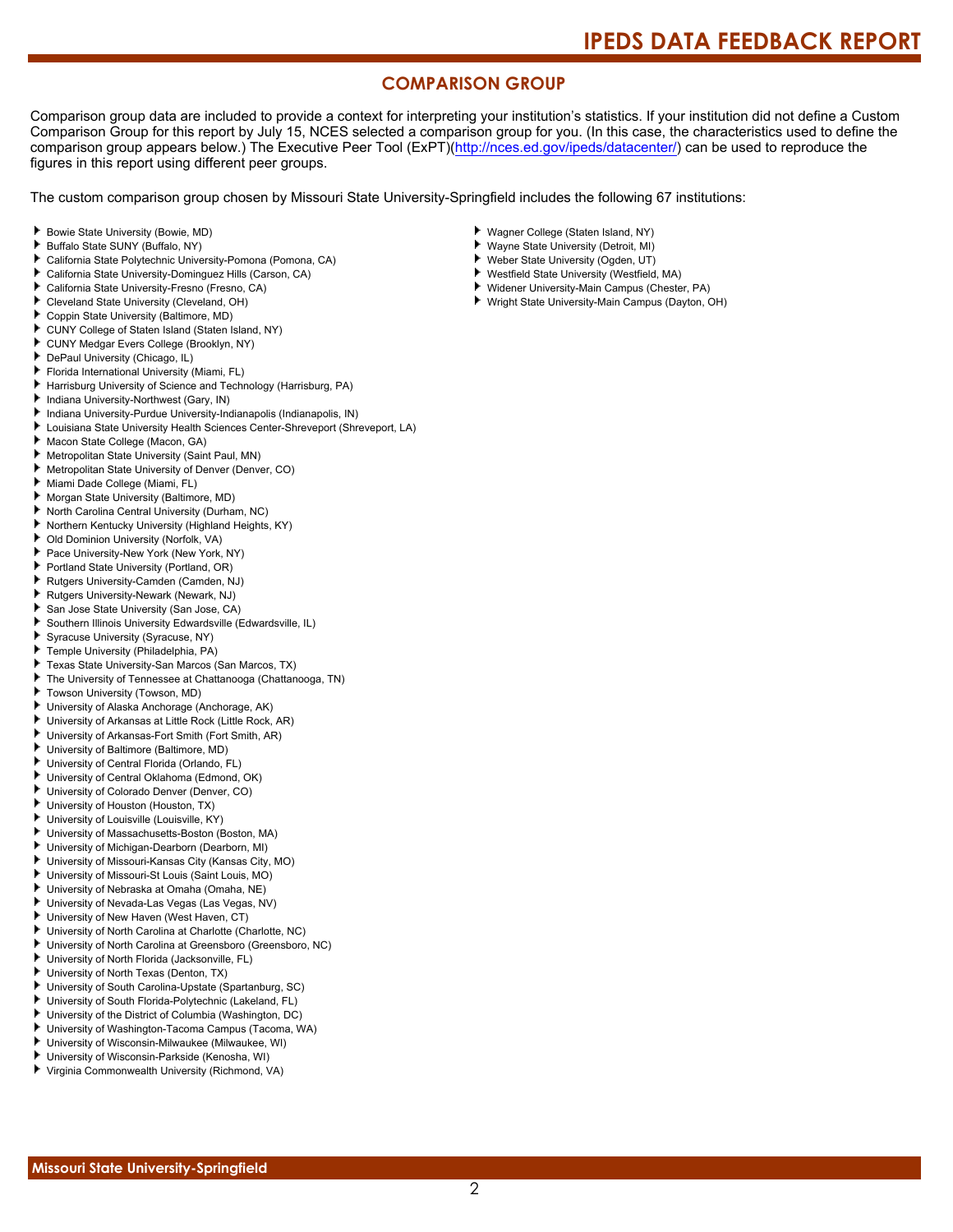#### **Figure 1. Percent of all students enrolled, by race/ethnicity and percent of students who are women: Fall 2011**



NOTE: For more information about disaggregation of data by race and ethnicity, please see the Methodological Notes at the end of this report. Median values for the comparison group will not add to 100 percent. See "Use of Median Values for Comparison Group" in the Methodological Notes at the end of this report for how median values are determined. N is the number of institutions in the comparison group.

SOURCE: U.S. Department of Education, National Center for Education Statistics, Integrated Postsecondary Education Data System (IPEDS): Spring 2012, Fall Enrollment component.

#### **Figure 2. Unduplicated 12-month headcount of all students and of undergraduate students (2010-11), total FTE enrollment (2010-11), and full- and part-time fall enrollment (Fall 2011)**



NOTE: For details on calculating full-time equivalent (FTE) enrollment, see Calculating FTE in the Methodological Notes at the end of this report. Total headcount, FTE, and fulland part-time fall enrollment include both undergraduate and postbaccalaureate students, when applicable. N is the number of institutions in the comparison group. SOURCE: U.S. Department of Education, National Center for Education Statistics, Integrated Postsecondary Education Data System (IPEDS): Fall 2011, 12-month Enrollment component and Spring 2012, Fall Enrollment component.

#### **Figure 3. Number of degrees awarded, by level: 2010-11**



NOTE: For additional information about postbaccalaureate degree levels, see the Methodology Notes. N is the number of institutions in the comparison group. SOURCE: U.S. Department of Education, National Center for Education Statistics, Integrated Postsecondary Education Data System (IPEDS): Fall 2011, Completions component.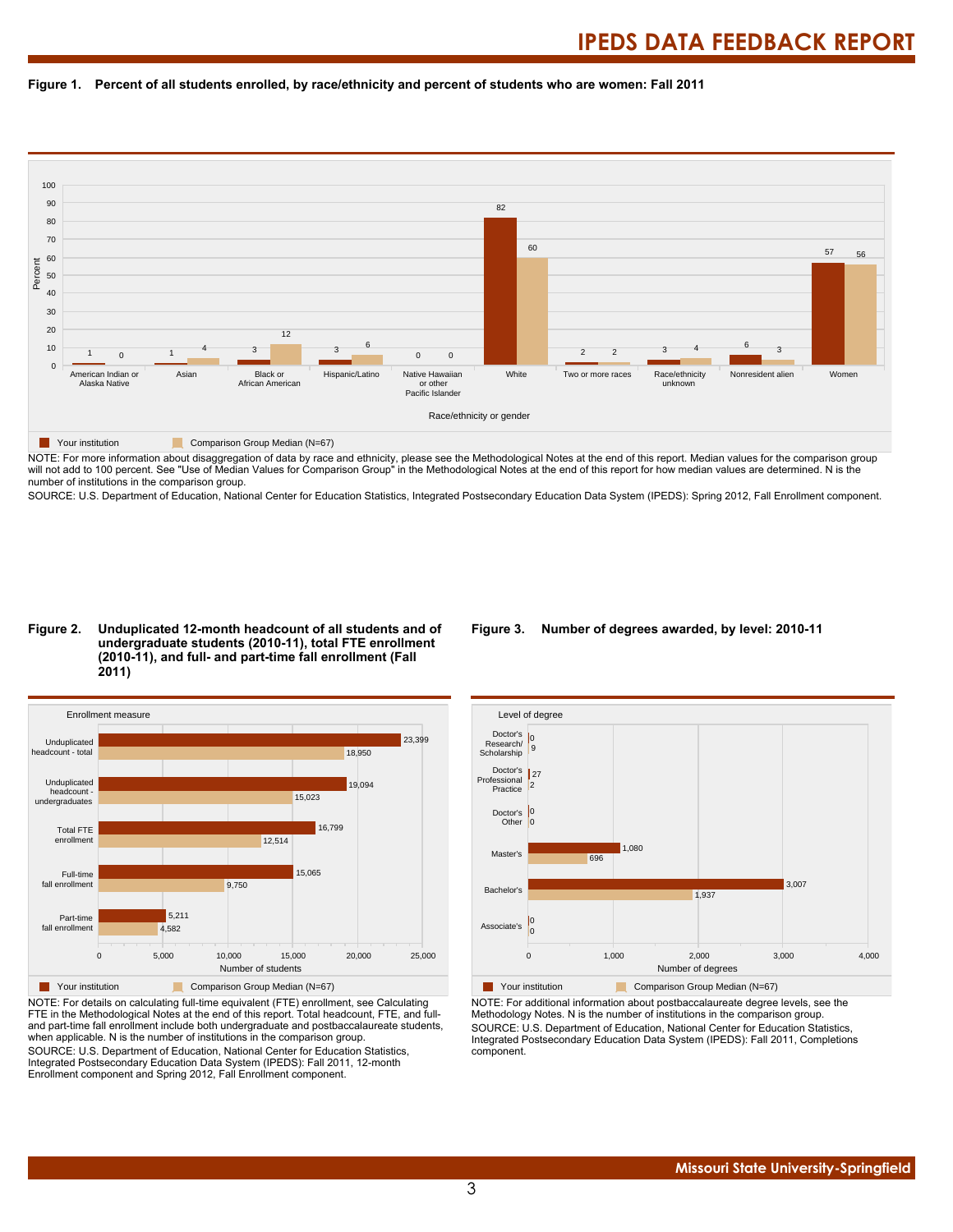**Figure 4. Academic year tuition and required fees for full-time, first-time, degree/certificate-seeking undergraduates: 2008-09--2011-12**



NOTE: The tuition and required fees shown here are the lowest reported from the categories of in-district, in-state, and out-of-state. N is the number of institutions in the comparison group.

SOURCE: U.S. Department of Education, National Center for Education Statistics, Integrated Postsecondary Education Data System (IPEDS): Fall 2011, Institutional Characteristics component.



**Figure 5. Average net price of attendance for full-time, first-time, degree/certificate-seeking undergraduate students receiving grant or scholarship aid: 2008-09--2010-11**

Your institution **Comparison Group Median (N=65)** 

NOTE: Average net price is for full-time, first-time, degree/certificate-seeking undergraduate students and is generated by subtracting the average amount of federal, state/local government, and institutional grant and scholarship aid from the total cost of attendance. For public institutions, this includes only students who paid the in-state or indistrict tuition rate. Total cost of attendance is the sum of published tuition and required fees, books and supplies, and the average room and board and other expenses. For more information, see the Methodological Notes at the end of this report. N is the number of institutions in the comparison group.

SOURCE: U.S. Department of Education, National Center for Education Statistics, Integrated Postsecondary Education Data System (IPEDS): Fall 2011, Institutional Characteristics component; Winter 2011-12, Student Financial Aid component.

Type of aid Any grant **2010-11** Pell grants Federal gra 42 34 42 34 72 66



**Your institution** Comparison Group Median (N=65)

NOTE: Any grant aid above includes grant or scholarship aid from the federal government, state/local government, or the institution. Federal grants includes Pell grants and other federal grants. Any loans includes federal loans and other loans to students. For details on how students are counted for financial aid reporting, see Cohort Determination in the Methodological Notes at the end of this report. N is the number of institutions in the comparison group.

SOURCE: U.S. Department of Education, National Center for Education Statistics, Integrated Postsecondary Education Data System (IPEDS): Winter 2011-12, Student Financial Aid component.

#### **Figure 7. Average amounts of grant or scholarship aid from the federal government, state/local government, or the institution, or loans received, by full-time, first-time degree/certificate-seeking undergraduate students, by type of aid: 2010-11**



NOTE: Any grant aid above includes grant or scholarship aid from the federal government, state/local government, or the institution. Federal grants includes Pell grants and other federal grants. Any loans includes federal loans and other loans to students. Average amounts of aid were calculated by dividing the total aid awarded by the total number of recipients in each institution. N is the number of institutions in the comparison group. SOURCE: U.S. Department of Education, National Center for Education Statistics, Integrated Postsecondary Education Data System (IPEDS): Winter 2011-12, Student Financial Aid component.

### **Figure 6. Percent of full-time, first-time degree/certificate-seeking undergraduate students who received grant or scholarship aid from the federal government, state/local government, or the institution, or loans, by type of aid:**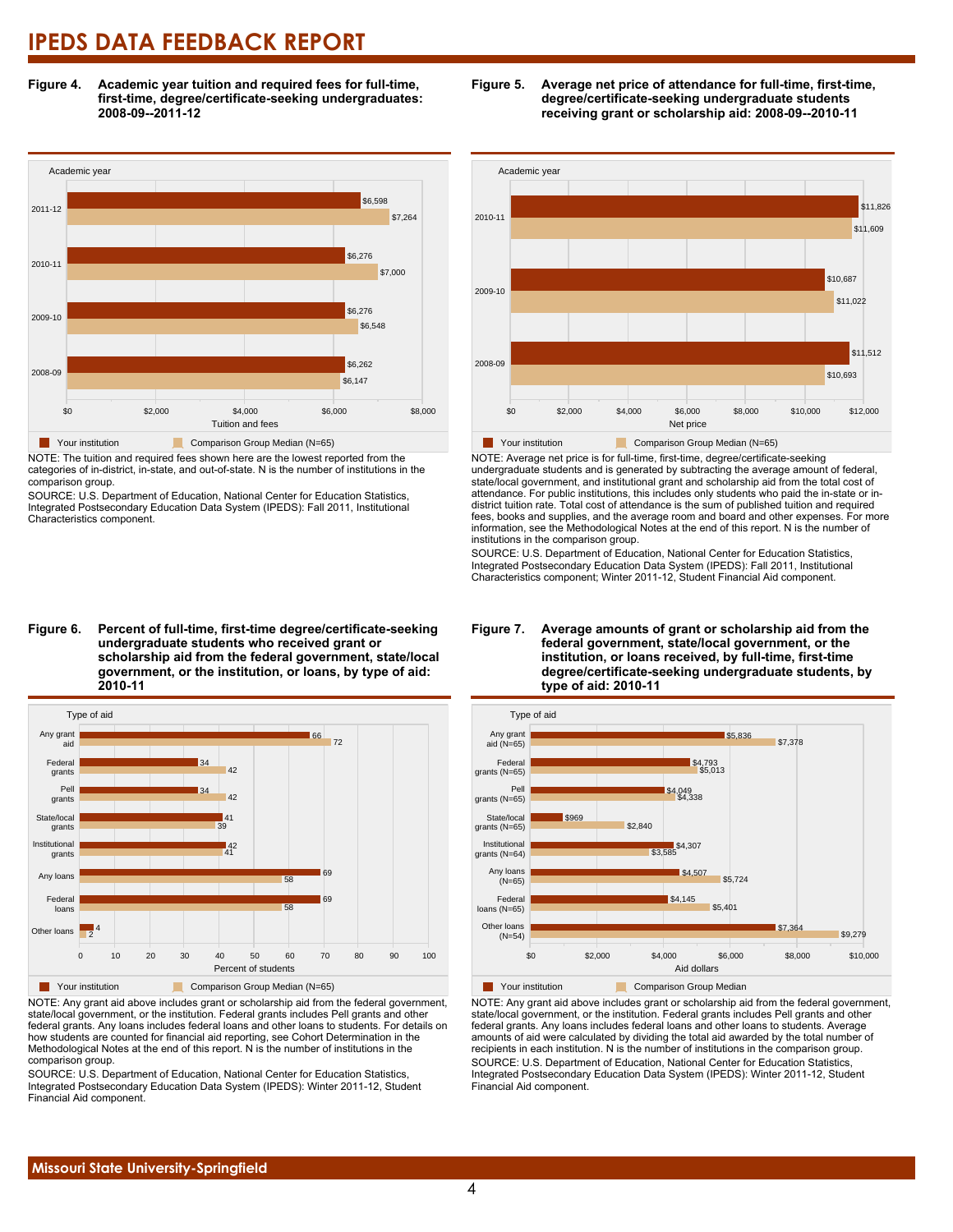**Figure 8. Percent of all undergraduates receiving aid by type of aid: 2010-11**

**Figure 9. Average amount of aid received by all undergraduates, by type of aid: 2010-11**



NOTE: Any grant aid above includes grant or scholarship aid from the federal government, state/local government, the institution, or other sources. Federal loans includes only federal loans to students. N is the number of institutions in the comparison group. SOURCE: U.S. Department of Education, National Center for Education Statistics, Integrated Postsecondary Education Data System (IPEDS): Winter 2011-12, Student Financial Aid component.



NOTE: Any grant aid above includes grant or scholarship aid from the federal government, state/local government, the institution, or other sources. Federal loans includes federal loans to students. Average amounts of aid were calculated by dividing the total aid awarded by the total number of recipients in each institution. N is the number of institutions in the comparison group.

SOURCE: U.S. Department of Education, National Center for Education Statistics, Integrated Postsecondary Education Data System (IPEDS): Winter 2011-12, Student Financial Aid component.

#### **Figure 10. Graduation rate and transfer-out rate (2005 cohort); graduation rate cohort as a percent of total entering students and retention rates of first-time students (Fall 2011)**



NOTE: Graduation rate cohort includes all full-time, first-time, degree/certificate-seeking undergraduate students. Entering class includes all students coming to the institution for the first time. Only institutions with a mission to prepare students to transfer are required to report transfers out. Graduation and transfer-out rates are the Student Right-to-Know rates. Retention rates are measured from the fall of first enrollment to the following fall. 4 yr institutions report retention rates for students seeking a bachelor's degree. Median values for the comparison group will not add to 100 percent. N is the number of institutions in the comparison group.

SOURCE: U.S. Department of Education, National Center for Education Statistics, Integrated Postsecondary Education Data System (IPEDS): Spring 2012, Graduation Rates component and Fall Enrollment component.

#### **Figure 11. Bachelor's degree graduation rates of full-time, first-time, degree/certificate-seeking undergraduates within 4 years, 6 years, and 8 years: 2003 cohort**



NOTE: The 6-year graduation rate is the Student Right-to-Know (SRK) rate; the 4- and 8 year rates are calculated using the same methodology. For more information see the Methodological Notes at the end of the report. N is the number of institutions in the comparison group.

SOURCE: U.S. Department of Education, National Center for Education Statistics, Integrated Postsecondary Education Data System (IPEDS): Spring 2012, 200% Graduation Rates component.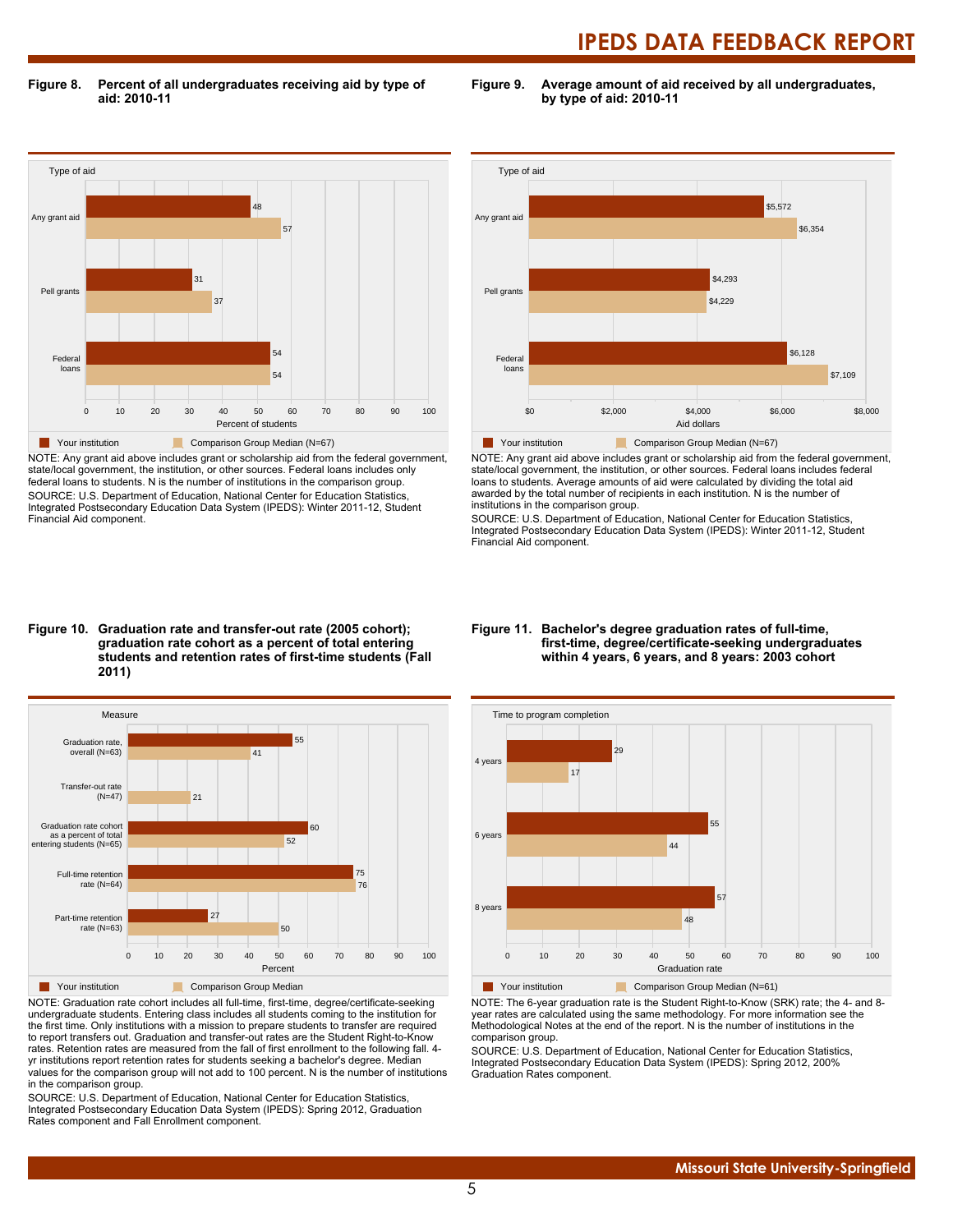#### **Figure 12. Full-time equivalent staff, by assigned position: Fall 2011**



NOTE: Graduate assistants are not included in this figure. For information on the

calculation of FTE of staff, see the Methodological Notes. N is the number of institutions in the comparison group.

SOURCE: U.S. Department of Education, National Center for Education Statistics, Integrated Postsecondary Education Data System (IPEDS): Winter 2011-12, Human Resources component.





NOTE: Average full-time instructional staff salaries for 11/12-month contracts were equated to 9-month average salaries by multiplying the 11/12-month salary by .8182. Salaries based on less than 9-month contracts are not included. Medical school salaries are not included. N is the number of institutions in the comparison group. SOURCE: U.S. Department of Education, National Center for Education Statistics, Integrated Postsecondary Education Data System (IPEDS): Winter 2011-12, Human Resources component.

#### **Figure 14. Percent distribution of core revenues, by source: Fiscal year 2011**



NOTE: The comparison group median is based on those members of the comparison group that report finance data using the same accounting standards as the comparison institution. For a detailed definition of core revenues, see the Methodological Notes. N is the number of institutions in the comparison group.

SOURCE: U.S. Department of Education, National Center for Education Statistics, Integrated Postsecondary Education Data System (IPEDS): Spring 2012, Finance component.

#### **Figure 15. Core expenses per FTE enrollment, by function: Fiscal year 2011**



NOTE: Expenses per full-time equivalent (FTE) enrollment, particularly instruction, may be inflated because finance data includes all core expenses while FTE reflects credit activity only. For details on calculating FTE enrollment and a detailed definition of core expenses, see the Methodological Notes. N is the number of institutions in the comparison group. SOURCE: U.S. Department of Education, National Center for Education Statistics, Integrated Postsecondary Education Data System (IPEDS): Fall 2011, 12-month Enrollment component and Spring 2012, Finance component.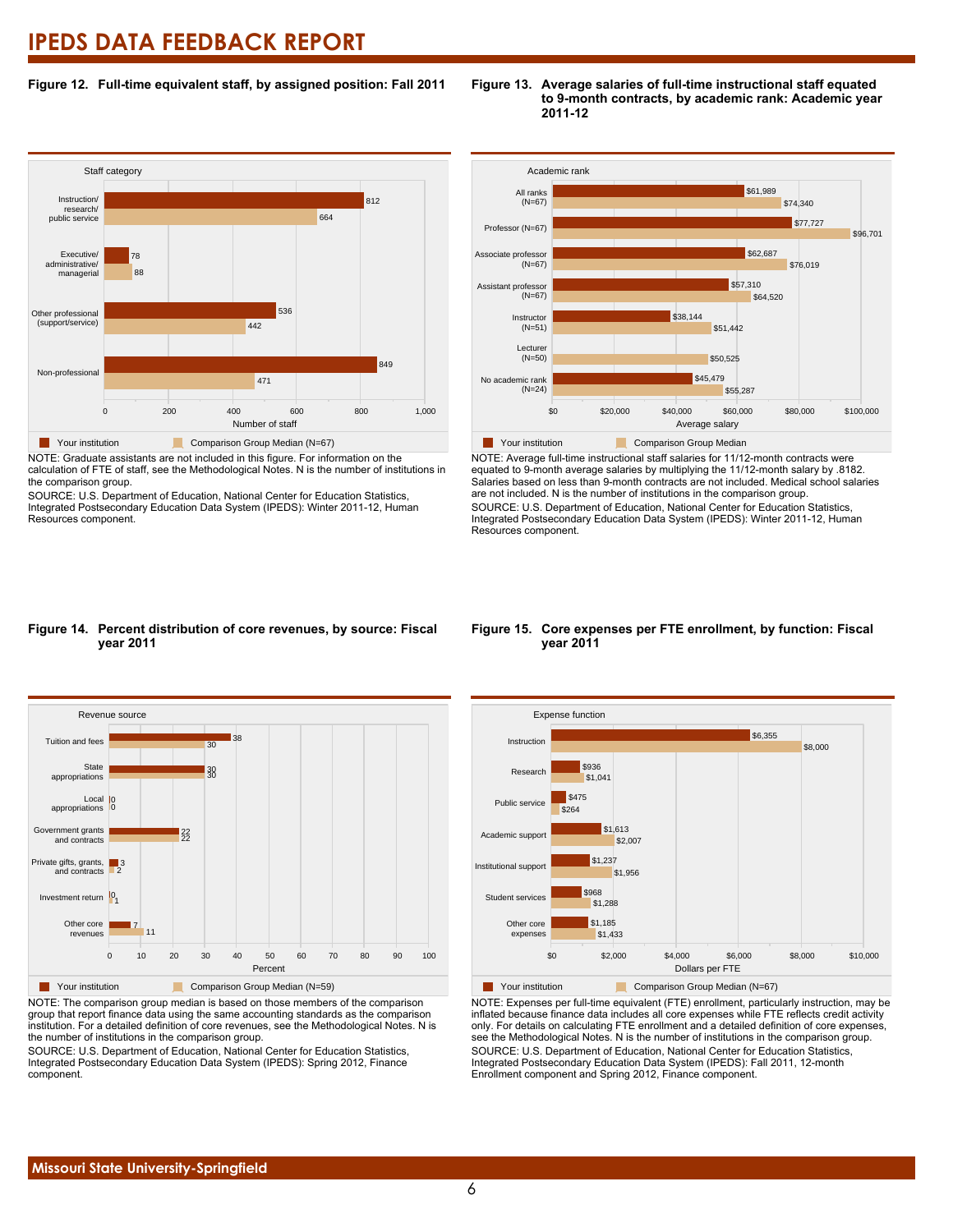# **METHODOLOGICAL NOTES**

#### **Overview**

This report is based on data supplied by institutions to IPEDS during the 2011-12 survey year. Response rates exceeded 99 percent for most surveys. Detailed response tables are included in IPEDS First Look reports, which can be found at [http://nces.ed.gov/pubsearch/getpubcats.asp?sid=010.](http://nces.ed.gov/pubsearch/getpubcats.asp?sid=010)

#### **Use of Median Values for Comparison Group**

The value for the comparison institution is compared to the median value for the comparison group for each statistic included in the figure. If more than one statistic is presented in a figure, the median values are determined separately for each indicator or statistic. Medians are not reported for comparison groups with less than three values. Where percentage distributions are presented, median values may not add to 100 percent. Through the ExPT, users have access to all of the data used to create the figures included in this report.

#### **Missing Statistics**

If a statistic is not reported for your institution, the omission indicates that the statistic is not relevant to your institution and the data were not collected. As such, not all notes listed below may be applicable to your report.

#### **Use of Imputed Data**

All IPEDS data are subject to imputation for total (institutional) and partial (item) nonresponse. If necessary, imputed values were used to prepare your report.

#### **Data Confidentiality**

IPEDS data are not collected under a pledge of confidentiality.

#### **Disaggregation of Data by Race/Ethnicity**

When applicable, some statistics are disaggregated by race/ethnicity. Data disaggregated by race/ethnicity have been reported using the 1997 (new) Office of Management and Budget categories. Detailed information about the recent race/ethnicity changes can be found at <http://nces.ed.gov/ipeds/reic/resource.asp>.

#### **Postbaccalaureate Degree Categories**

The use of new postbaccalaureate degree categories was mandatory in the 2011-12 collection year. These categories are: doctor's degreeresearch/scholarship, doctor's degree-professional practice, and doctor's degree-other. (The first-professional degree and certificate categories and the single doctor's degree category have been eliminated.)

#### **Cohort Determination for Reporting Student Financial Aid and Graduation Rates**

Student cohorts for reporting Student Financial Aid and Graduation Rates data are based on the reporting type of the institution. For institutions that report based on an academic year (those operating on standard academic terms), student counts and cohorts are based on fall term data. Student counts and cohorts for program reporters (those that do not operate on standard academic terms) are based on unduplicated counts of students enrolled during a full 12-month period.

#### **Description of Statistics Used in the Figures**

#### *Average Institutional Net Price*

Average net price is calculated for full-time, first-time degree/certificateseeking undergraduates who were awarded grant or scholarship aid from the federal government, state/local government, or the institution anytime during the full aid year. For public institutions, this includes only students who paid the in-state or in-district tuition rate. Other sources of grant aid are excluded. Average net price is generated by subtracting the average amount of federal, state/local government, and institutional grant and scholarship aid from the total cost of attendance. Total cost of attendance is the sum of published tuition and required fees, books and supplies, and the average room and board and other expenses.

For the purpose of the IPEDS reporting, aid received refers to financial aid that was awarded to, and accepted by, a student. This amount may differ from the aid amount that is disbursed to a student.

#### *Core Revenues*

Core revenues for public institutions reporting under GASB standards include tuition and fees; state and local appropriations; government grants and contracts; private gifts, grants, and contracts; sales and services of educational activities; investment income; other operating and nonoperating sources; and other revenues and additions (federal and capital appropriations and grants and additions to permanent endowments). Core revenues for private, not-for-profit institutions (and a small number of public institutions) reporting under FASB standards include tuition and fees; government appropriations (federal, state, and local); government grants and contracts; private gifts, grants, and contracts (including contributions from affiliated entities); investment return; sales and services of educational activities; and other sources. Core revenues for private, forprofit institutions reporting under FASB standards include tuition and fees; government appropriations, grants, and contracts (federal, state, and local); private grants and contracts; investment income; sales and services of educational activities; and other sources. At degree-granting institutions, core revenues exclude revenues from auxiliary enterprises (e.g., bookstores, dormitories), hospitals, and independent operations. Nondegree-granting instituions do no report revenue from auxiliary enterprises in a separate category. These amounts may be included in the core revenues from other sources.

#### *Core Expenses*

Core expenses include expenses for instruction, research, public service, academic support, institutional support, student services, scholarships and fellowships (net of discounts and allowances), and other expenses. Expenses for operation and maintenance of plant, depreciation, and interest are allocated to each of the other functions. Core expenses at degree-granting institutions exclude expenses for auxiliary enterprises (e.g., bookstores, dormitories), hospitals, and independent operations. Nondegree-granting institutions do not report expenses for auxiliary enterprises in a separate category. These amounts may be included in the core expenses as other expenses.